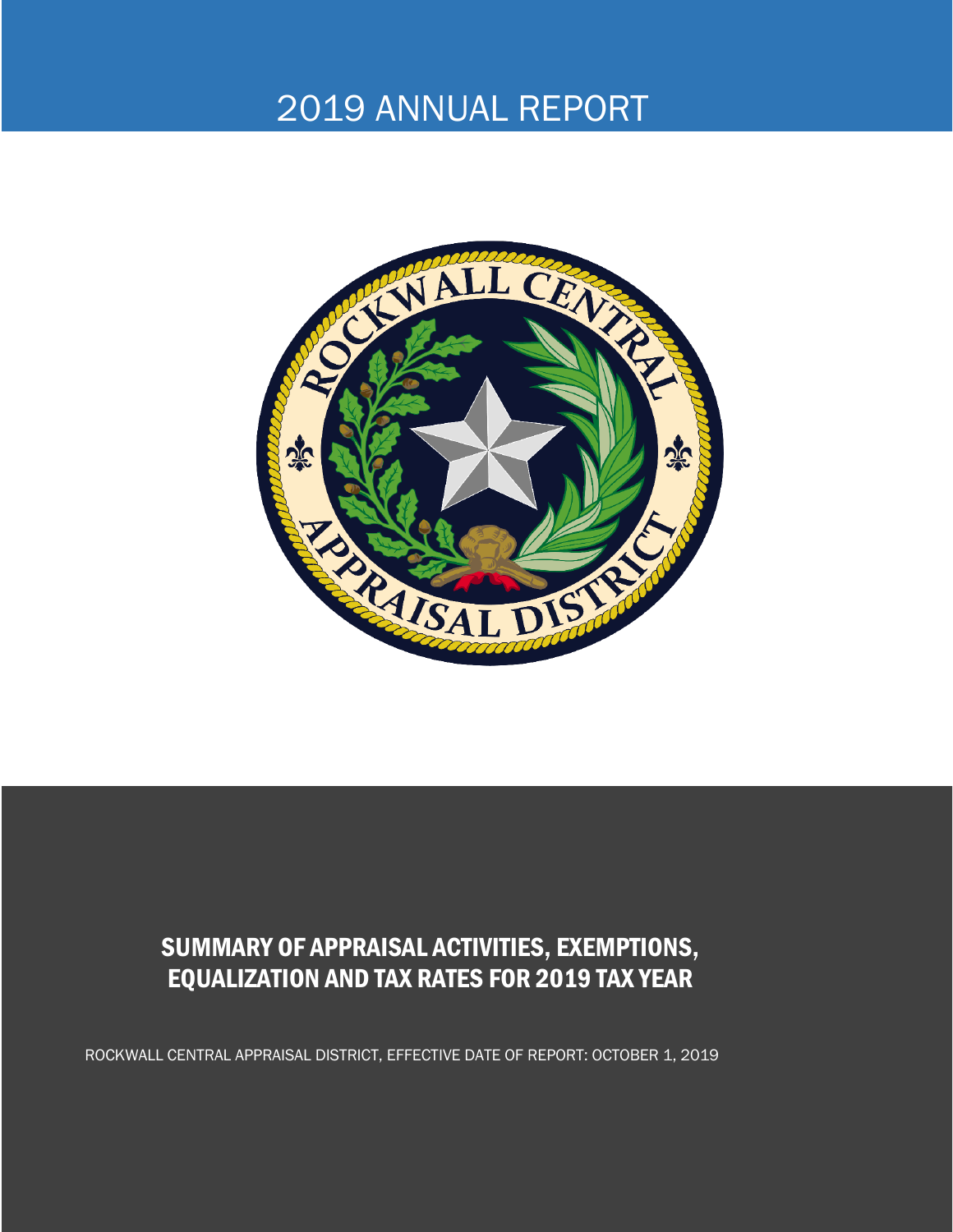#### **Introduction**

The Rockwall Central Appraisal District is a political subdivision of the State of Texas. The Constitution of the State of Texas, the Texas Property Tax Code, and The Rules of the Texas Comptroller's Property Tax Assistance Division govern the operation of the appraisal district.

#### **Mission Statement**

The mission of the Rockwall Central Appraisal District is to discover, list and appraise property as accurately, ethically and impartially as possible in order to estimate the market value of all property within the boundaries of the district for ad valorem tax purposes. The district must make sure that each property owner is given the same consideration, information, and assistance. This is accomplished by properly administering the laws under the property tax system and operating under the standards of:

- ➢ The Property Tax Assistance Division of the Texas State Comptroller's Office
- $\triangleright$  The International Association of Assessing Officers
- ➢ The Uniform Standards of Professional Appraisal Practice

#### **Governance**

The appraisal district is governed by a Board of Directors with the primary responsibilities to:

- $\triangleright$  Establish the district's office
- $\triangleright$  Adopt an annual operating budget
- $\triangleright$  Contract for necessary services
- $\triangleright$  Hire the Chief Appraiser
- $\triangleright$  Appoint the Appraisal Review Board members
- $\triangleright$  Approve contracts with appraisal firms selected by the Chief Appraiser to perform appraisals
- $\triangleright$  Make and adopt general policies on the operations of the district
- $\triangleright$  Biennially develop a written plan for the periodic reappraisal of the property within the district

To be eligible to serve on the Board of Directors, a person must have resided within the boundaries of the county for at least two years prior to his/her appointment. The board is appointed by the taxing entities in this district.

The Chief Appraiser is the chief administrator of the appraisal district and is hired by the Board of Directors.

Appraisal Review Board Members are appointed by the Board of Directors to settle value disputes between the property owner and the appraisal district. They serve staggered terms and may serve 3 consecutive terms of 2 years. The Texas Comptroller instructs the board members on their course of duties.

The Ag Advisory Board is appointed by the Chief Appraiser with the advice and consent of the Board of Directors. This board helps determine typical practices and standards for agricultural activities in the district. They serve two year terms and meet at the call of the Chief Appraiser.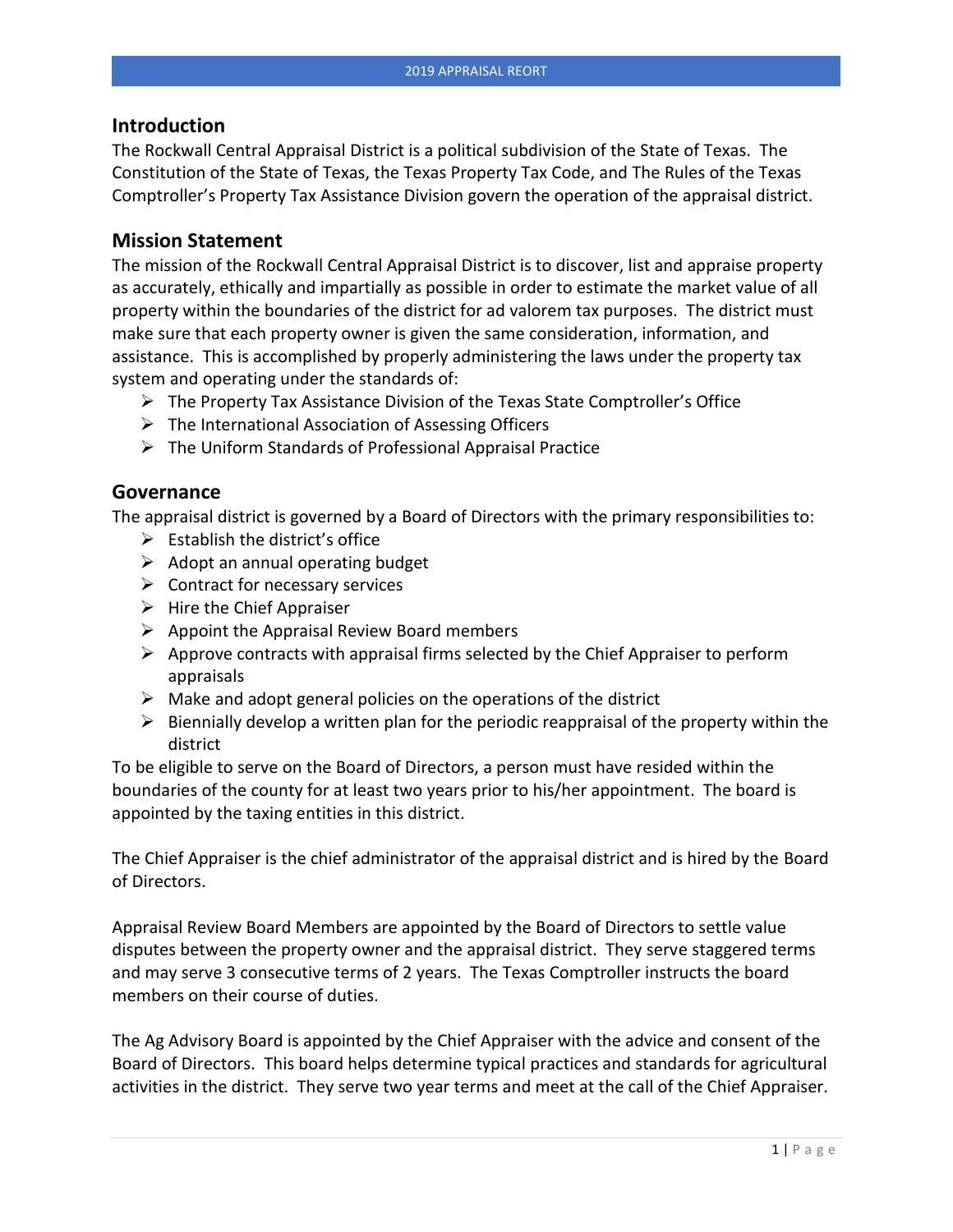#### **Taxing Jurisdictions**

The Rockwall Central Appraisal District is responsible for appraising properties within the county boundaries. The following jurisdictions fall within that scope:

| Rockwall County           | Rockwall ISD              | Sonoma PID Imp. Area #2            |
|---------------------------|---------------------------|------------------------------------|
| City of Dallas            | Royse City ISD            | <b>Union Square PID</b>            |
| City of Fate              | Rockwall MUD 1            | Waterscape PID Imp. Area #1        |
| City of Garland           | Rockwall MUD 6            | Waterscape PID Major Imp. Area     |
| City of Heath             | Rockwall MUD 7            | Waterscape PID O&M                 |
| City of McLendon-Chisholm | Rockwall MUD 8            | Williamsburg PID #1 Ph 1A          |
| City of Rockwall          | Rockwall MUD 9            | Williamsburg PID #1 Ph 1B          |
| City of Rowlett           | Club Municipal Man. Dist. | Williamsburg PID #1 Ph 1B2-1B3     |
| City of Royse City        | Parkside Village PID      | Williamsburg PID #1 Ph 2B, 2C, 3A1 |
| City of Wylie             | Sonoma PID Phase 1        | Williamsburg PID #2 Ph 1C          |
|                           | Sonoma PID Phase 1C       |                                    |

#### **Property Types Appraised**

The district is comprised of 45,800 parcels. The following chart depicts the various property types and their percent of the overall parcel count and market value respectively.

| <b>PTAD</b>    | <b>Property Type</b>                | <b>CAD</b> | Market Value    | $%$ of | $%$ of |
|----------------|-------------------------------------|------------|-----------------|--------|--------|
| Classification |                                     | Parcel     |                 | Parcel | Market |
|                |                                     | Count      |                 | Count  | Value  |
| A              | <b>Single Family Residences</b>     | 32,532     | \$9,535,737,483 | 71.00% | 65.71% |
| B              | <b>Multi-Family Residences</b>      | 48         | \$149,976,862   | 0.10%  | 1.03%  |
| $\mathsf{C}$   | <b>Vacant Lots</b>                  | 3,561      | \$333,669,790   | 7.80%  | 2.30%  |
| D <sub>1</sub> | Qualified Ag Land                   | 1,469      | \$572,898,448   | 3.20%  | 3.95%  |
| D <sub>2</sub> | Improvements on Qualified Ag        | 319        | \$7,195,088     | 0.70%  | 0.05%  |
| E              | Rural Land Non Qualified Ag         | 1,407      | \$453,342,693   | 3.00%  | 3.12%  |
| F <sub>1</sub> | <b>Commercial Real Property</b>     | 1,213      | \$1,612,167,273 | 2.60%  | 11.11% |
| F <sub>2</sub> | <b>Industrial Real Property</b>     | 28         | \$91,953,650    | 0.06%  | 0.63%  |
|                | <b>Utilities Properties</b>         | 137        | \$194,967,089   | 0.30%  | 1.30%  |
| L1             | <b>Business Personal Property</b>   | 2,404      | \$466,490,237   | 5.20%  | 3.20%  |
| L2             | <b>Industrial Personal Property</b> | 226        | \$105,650,716   | 0.49%  | 0.73%  |
| M1             | <b>Manufactured Housing</b>         | 641        | \$12,745,032    | 1.40%  | 0.09%  |
| 0              | <b>Residential Inventory</b>        | 1,839      | \$210,915,799   | 4.00%  | 1.50%  |
| S              | <b>Special Inventory Tax</b>        | 68         | \$51,492,600    | 0.15%  | 0.35%  |
| X              | <b>Exempt Property</b>              | 957        | \$713,647,663   | 2.10%  | 4.90%  |

Source: 2019 Certified Appraisal Roll for CAD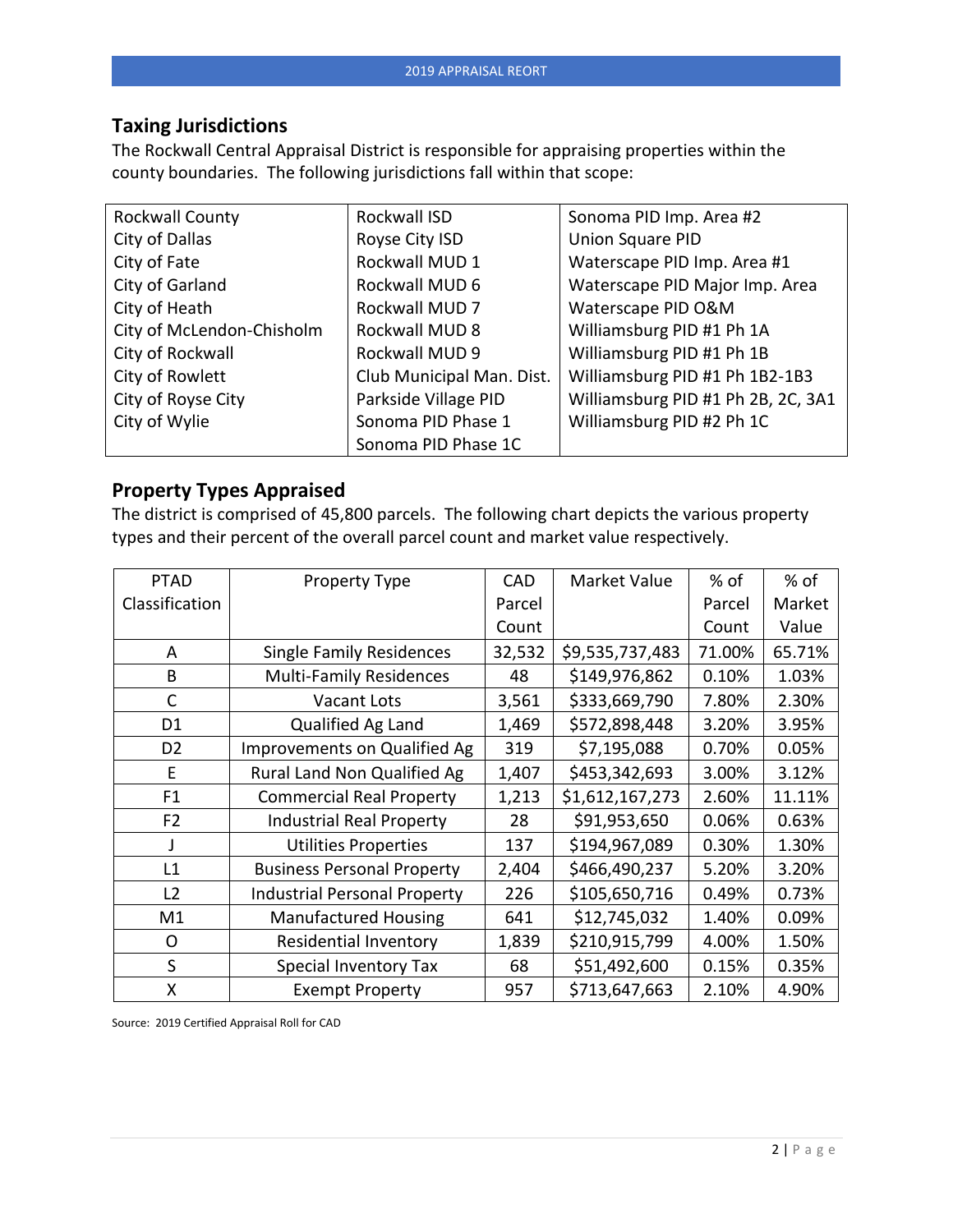#### **Appraisal Operation Summary**

In accordance with the 2018-2019 Reappraisal Plan, approximately 1/3 of the properties in Rockwall County were reappraised. The district implemented the systematic site inspection/review of the properties with a focus on class, condition, configuration and characteristics of the improvements.

The district also continued to identify, review, and appraise properties with new construction throughout the district; locate properties demolished and make appropriate adjustments to those accounts involved; locate and value manufactured housing and calculate an appraised value for those items; and lastly, the district continued to review and inspect commercial and industrial personal property accounts.

The district conducted an internal ratio study to validate the accuracy of its mass appraisal system with the following overall statistical results:

| Mean Level of Appraisal           | 0.9840 |
|-----------------------------------|--------|
| Median Level of Appraisal         | 0.9972 |
| <b>Weighted Mean</b>              | 0.9514 |
| Coefficient of Dispersion         | 8.1342 |
| <b>Price Related Differential</b> | 1.0342 |
| <b>Number of Observations</b>     | 3,113  |

Source: 2018 Sales Ratio Report from 1/1/2018 – 3/31/2019

Based upon the Mass Appraisal Standards adopted by the International Association of Assessing Officers, the above statistics indicate that the district's mass appraisal system is accurately and uniformly appraising property.

#### **Property Discovery**

The district aggressively seeks to discover all newly constructed or added property each year through examination of:

- $\triangleright$  City building permits
- $\triangleright$  Filed material/mechanics liens
- $\triangleright$  Mobile home installation reports
- $\triangleright$  Electrical and septic permits
- ➢ Advertisements
- $\triangleright$  Field inspection discovery
- $\triangleright$  Aerial imagery

The use of these discovery tools added approximately \$440,893,182\* of taxable value to the appraisal roll for 2019.

\*Source: 2019 Certified Appraisal Roll for CAD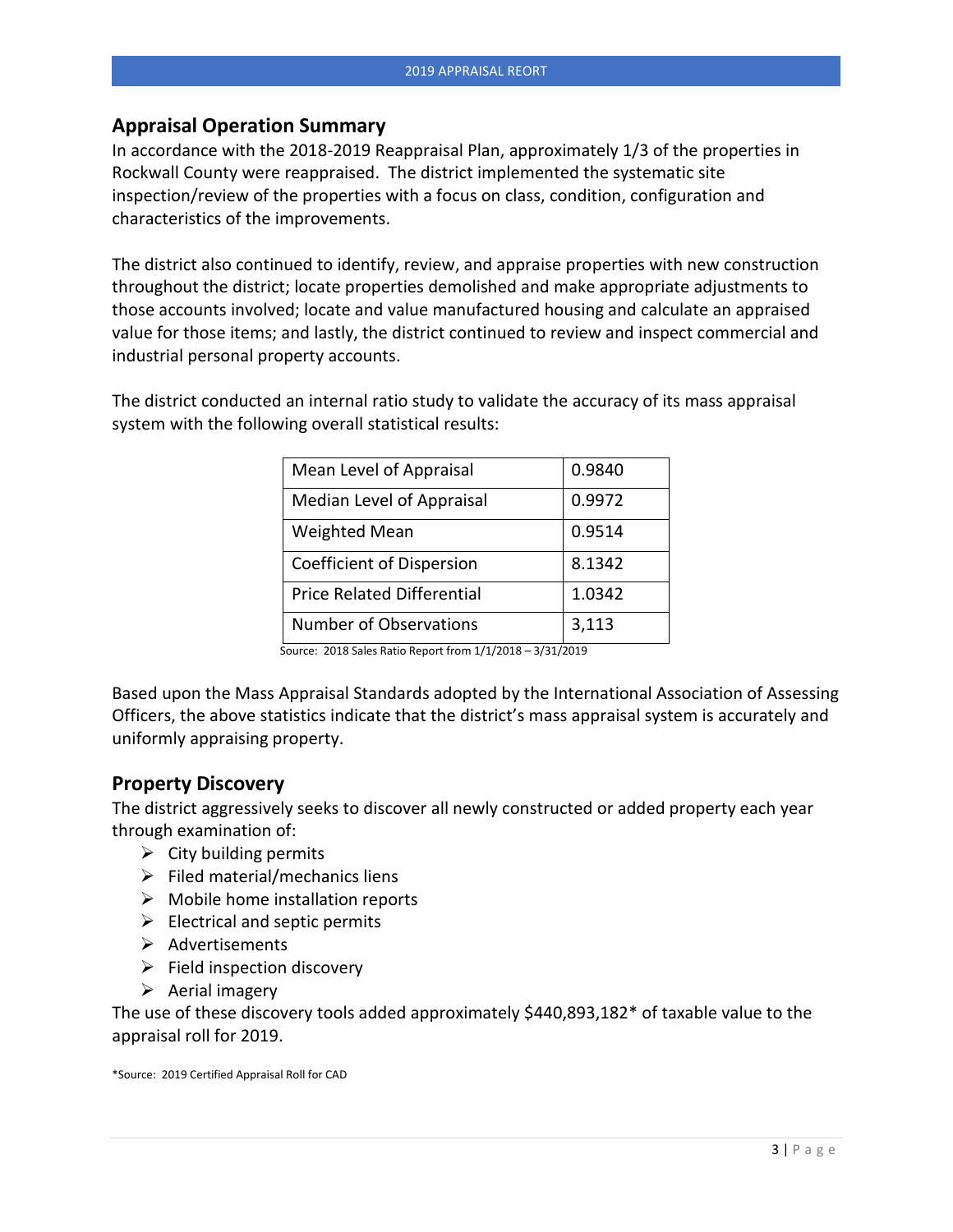#### **Exemption Data**

Property owners may qualify for a variety of exemptions as provided by the Texas Constitution. Exemptions are described at the Comptroller's website: <http://www.window.state.tx.us/taxinfo/proptax/exemptns.html>

Homestead exemption for the 65 and older property owner, the disabled property owner, and surviving spouse of the 65 and older property owner (if the spouse is 55 or older) creates a tax ceiling prohibiting increased taxes on the homestead on existing buildings for school districts, as well as cities and counties that adopt a ceiling. An increase in the market value does not increase taxes for these types of homesteads. (Any new areas added to the home site will cause the ceiling to be readjusted in the next tax year.)

All homeowners with qualified homesteads are subject to the placement of a homestead cap which prohibits the increase of taxable value on the homestead property to ten percent per year, beginning the second year of the exemption. Market value can still be reflective of the local real estate market.

In addition to the residential homestead exemption allowable to disabled veterans with a 100% service-connected disability, disabled veterans are allowed a general exemption on any property they own based upon the percentage rating as determined by the Department of Veteran Affairs. Current exemption amounts are:

| <b>DV RATING</b> | <b>EXEMPT</b> |  |  |
|------------------|---------------|--|--|
|                  | <b>AMOUNT</b> |  |  |
| $0 - 29%$        | \$5,000       |  |  |
| 30-49%           | \$7,500       |  |  |
| 50-69%           | \$10,000      |  |  |
| 70-100%          | \$12,000      |  |  |

Other common exemption are:

- ➢ Cemetery Exemptions
- ➢ Religious Organizations
- $\triangleright$  Primarily Charitable Organizations
- $\triangleright$  Charitable Organizations
- $\triangleright$  Veteran Organizations

Chapter 11 of the Property Tax Code discusses other allowable exemptions.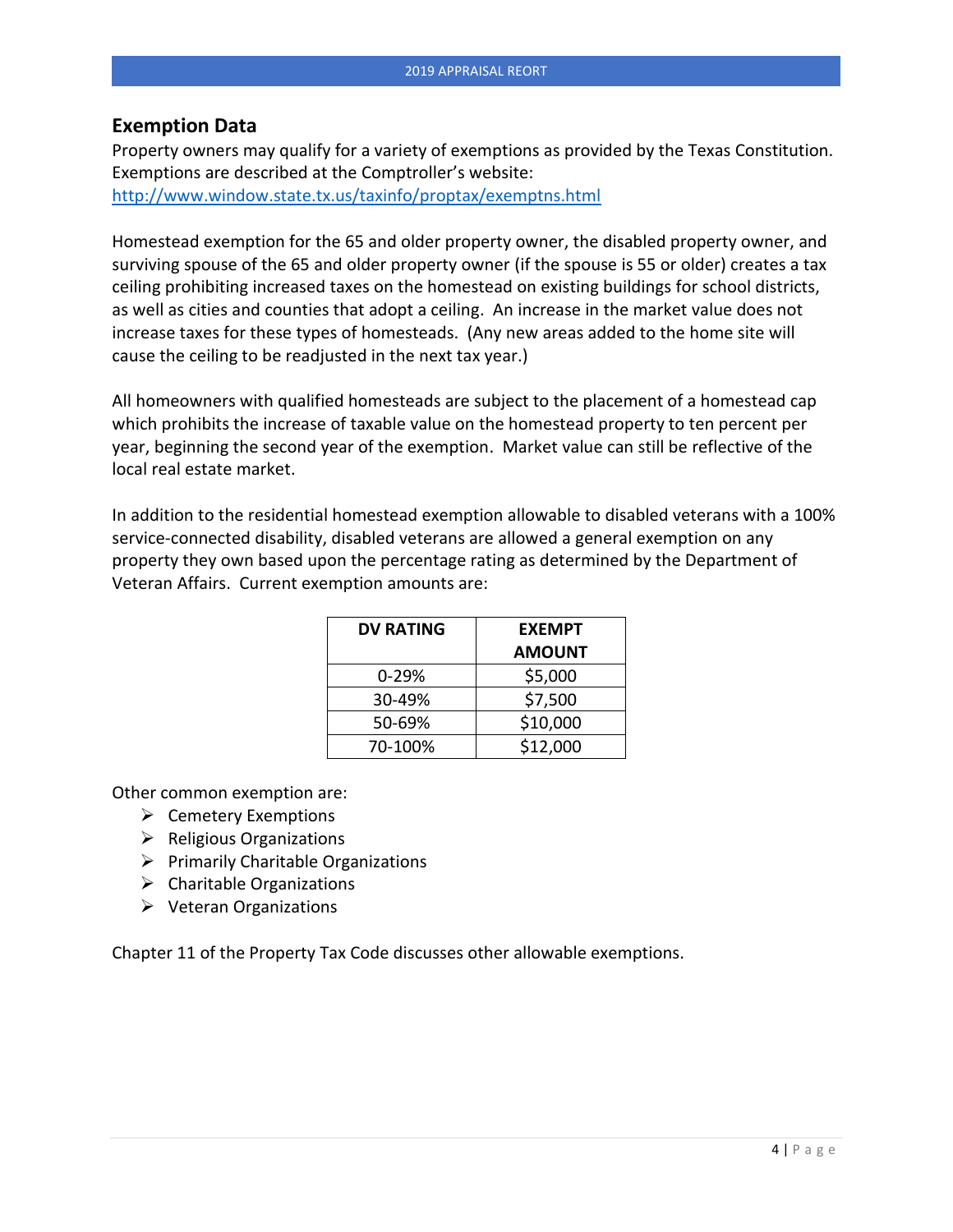#### **Appeal Information**

State Law requires the appraisal district to mail "Notices of Appraised Value" to the following:

- $\triangleright$  New property has been included for the first time on the appraisal roll
- $\triangleright$  Property ownership changes
- $\triangleright$  A change in taxable value of \$1,000 or more (if approved by the Board of Directors)
- $\triangleright$  A rendition statement was filed on the property
- $\triangleright$  Property has been annexed or de-annexed to a taxing jurisdiction

In 2019, the district prepared and mailed notices of value to all property owners. All property owners and/or authorized tax consultants had until May 15, 2019, or thirty days from the date of notice, to file an appeal with the Appraisal Review Board (ARB) under Texas Property Tax Code 41.41. From these notices, 8,267 protests were filed in the district.

The informal hearing process, which consists of property owners scheduling a time to speak with their appraiser without filing a protest, began April 12, 2019 and concluded May 10, 2019. The district conducted 1,019 informal meetings during this time.

#### **Tax Rates**

Tax rates were adopted by the taxing jurisdictions and are listed in Appendix A.

#### **Certified Values**

The chief appraiser certified market and taxable values to each taxing jurisdiction on July 16, 2019. The certified values for each jurisdiction are listed on Appendix B.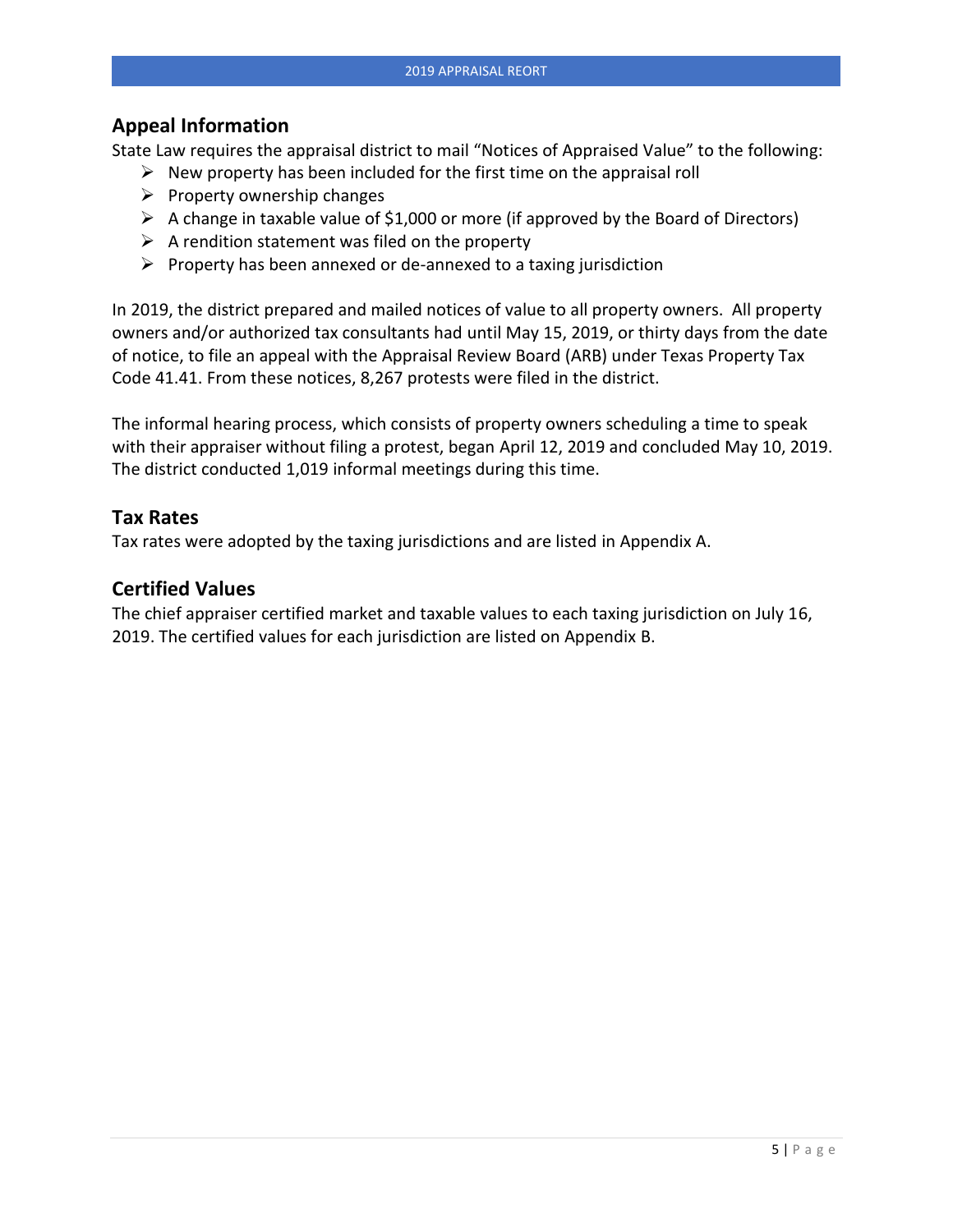## **Appendix A**

| 2019 AD VALOREM TAX RATES FOR ROCKWALL COUNTY                                                                             |                                                                         |                                                          |  |                                |                                    |                    |                                   |                         |                         |
|---------------------------------------------------------------------------------------------------------------------------|-------------------------------------------------------------------------|----------------------------------------------------------|--|--------------------------------|------------------------------------|--------------------|-----------------------------------|-------------------------|-------------------------|
|                                                                                                                           |                                                                         |                                                          |  |                                |                                    |                    |                                   |                         |                         |
|                                                                                                                           |                                                                         |                                                          |  | <b>2019 Exemptions Offered</b> |                                    |                    | Tax Rate per \$100                |                         |                         |
| <b>Entity</b><br>Code                                                                                                     | <b>Taxing Entity</b>                                                    | <b>Rockwall CAD</b><br><b>Telephone</b><br><b>Number</b> |  | Optional<br><b>Homestead</b>   | <b>General</b><br><b>Homestead</b> | Age 65<br>or Older | <b>Disabled</b><br>Person         | <b>2018 Tax</b><br>Rate | <b>2019 Tax</b><br>Rate |
|                                                                                                                           | <b>COUNTYWIDE</b>                                                       |                                                          |  |                                |                                    |                    |                                   |                         |                         |
| <b>GRW</b>                                                                                                                | <b>Rockwall County</b>                                                  | 972-771-2034                                             |  | 0%                             | $\Omega$                           | $*35,000$          | $\ast$                            | 0.328400                | 0.325000                |
|                                                                                                                           | <b>CITIES</b>                                                           |                                                          |  |                                |                                    |                    |                                   |                         |                         |
| <b>CDA</b>                                                                                                                | <b>City of Dallas</b>                                                   | 972-771-2034                                             |  | 20%                            | $\overline{0}$                     | 100,000            | 100,000                           | 0.776700                | 0.776600                |
| <b>CFA</b>                                                                                                                | City of Fate                                                            | 972-771-2034                                             |  | 0%                             | $\Omega$                           | 50,000             | 25,000                            | 0.291100                | 0.280656                |
| <b>CGA</b>                                                                                                                | City of Garland                                                         | 972-771-2034                                             |  | 8%                             | $\Omega$                           | 51,000             | 51,000                            | 0.704600                | 0.769600                |
| ${\rm CHE}$                                                                                                               | City of Heath                                                           | 972-771-2034                                             |  | $0\%$                          | $\boldsymbol{0}$                   | $*3,000$           | $*3,000$                          | 0.389105                | 0.379325                |
| <b>CMC</b>                                                                                                                | City of McLendon-Chisholm                                               | 972-771-2034                                             |  | 0%                             | $\overline{0}$                     | $*30,000$          | 30,000                            | 0.150000                | 0.150000                |
| <b>CRW</b>                                                                                                                | City of Rockwall                                                        | 972-771-2034                                             |  | 0%                             | $\overline{0}$                     | $*60,000$          | $\star$                           | 0.402100                | 0.387900                |
| <b>CRT</b>                                                                                                                | <b>City of Rowlett</b>                                                  | 972-771-2034                                             |  | 1%                             | $\boldsymbol{0}$                   | $*30,000$          | $*50,000$                         | 0.757173                | 0.757173                |
| <b>CRC</b>                                                                                                                | City of Royse City                                                      | 972-771-2034                                             |  | 0%                             | $\boldsymbol{0}$                   | $*6,000$           | 5,000                             | 0.621500                | 0.621500                |
| <b>CWY</b>                                                                                                                | City of Wylie                                                           | 972-771-2034                                             |  | 0%                             | $\overline{0}$                     | *30,000            | $*30,000$                         | 0.725848                | 0.688454                |
| <b>SCHOOL DISTRICTS</b>                                                                                                   |                                                                         |                                                          |  |                                |                                    |                    |                                   |                         |                         |
| <b>SRW</b>                                                                                                                | Rockwall ISD                                                            | 972-771-2034                                             |  | 0%                             | 25,000                             | *30,000            | $*10,000$                         | 1.430000                | 1.350000                |
| S <sub>RC</sub>                                                                                                           | Royse City ISD                                                          | 972-771-2034                                             |  | 0%                             | 25,000                             | $*25,000$          | $*10,000$                         | 1.670000                | 1.568350                |
| <b>SPECIAL DISTRICTS</b>                                                                                                  |                                                                         |                                                          |  |                                |                                    |                    |                                   |                         |                         |
| MU1                                                                                                                       | MUD#1                                                                   | 972-771-2034                                             |  | 0%                             | $\overline{0}$                     | 10%                | 10%                               | 0.390000                | 0.340000                |
| MU <sub>6</sub>                                                                                                           | MUD#6                                                                   | 972-771-2034                                             |  | 0%                             | $\boldsymbol{0}$                   | $\theta$           | 0                                 | 0.750000                | 0.750000                |
| MU7                                                                                                                       | MUD#7                                                                   | 972-771-2034                                             |  | 0%                             | $\overline{0}$                     | $\Omega$           | $\overline{0}$                    | 0.750000                | 0.750000                |
| MU8                                                                                                                       | MUD#8                                                                   | 972-771-2034                                             |  | $0\%$                          | $\overline{0}$                     | $\boldsymbol{0}$   | $\overline{0}$                    | 0.750000                | 0.750000                |
| MU9                                                                                                                       | MUD#9                                                                   | 972-771-2034                                             |  | 0%                             | $\overline{0}$                     | $\theta$           | $\overline{0}$                    | 0.750000                | 0.750000                |
|                                                                                                                           |                                                                         |                                                          |  |                                |                                    |                    |                                   |                         |                         |
| DV1 (10% - 29%): \$5,000                                                                                                  |                                                                         |                                                          |  |                                |                                    |                    |                                   |                         |                         |
|                                                                                                                           | DV2 (30% - 49%): \$7,500                                                |                                                          |  |                                |                                    |                    |                                   |                         |                         |
|                                                                                                                           | DV3 (50% - 69%): \$10,000<br><b>Disabled Veteran Exemption Amounts:</b> |                                                          |  |                                |                                    |                    |                                   |                         |                         |
| DV4 (70% - 100%): \$12,000                                                                                                |                                                                         |                                                          |  |                                |                                    |                    |                                   |                         |                         |
|                                                                                                                           |                                                                         |                                                          |  |                                |                                    |                    | DVHS (100%): 100%, excluding PIDs |                         |                         |
| * = Optional tax ceiling on residential homesteads for age 65 or older or disabled persons offered (mandatory for ISD's). |                                                                         |                                                          |  |                                |                                    |                    |                                   |                         |                         |
| This information is accurate to the best of our knowledge.                                                                |                                                                         |                                                          |  |                                |                                    |                    |                                   |                         |                         |